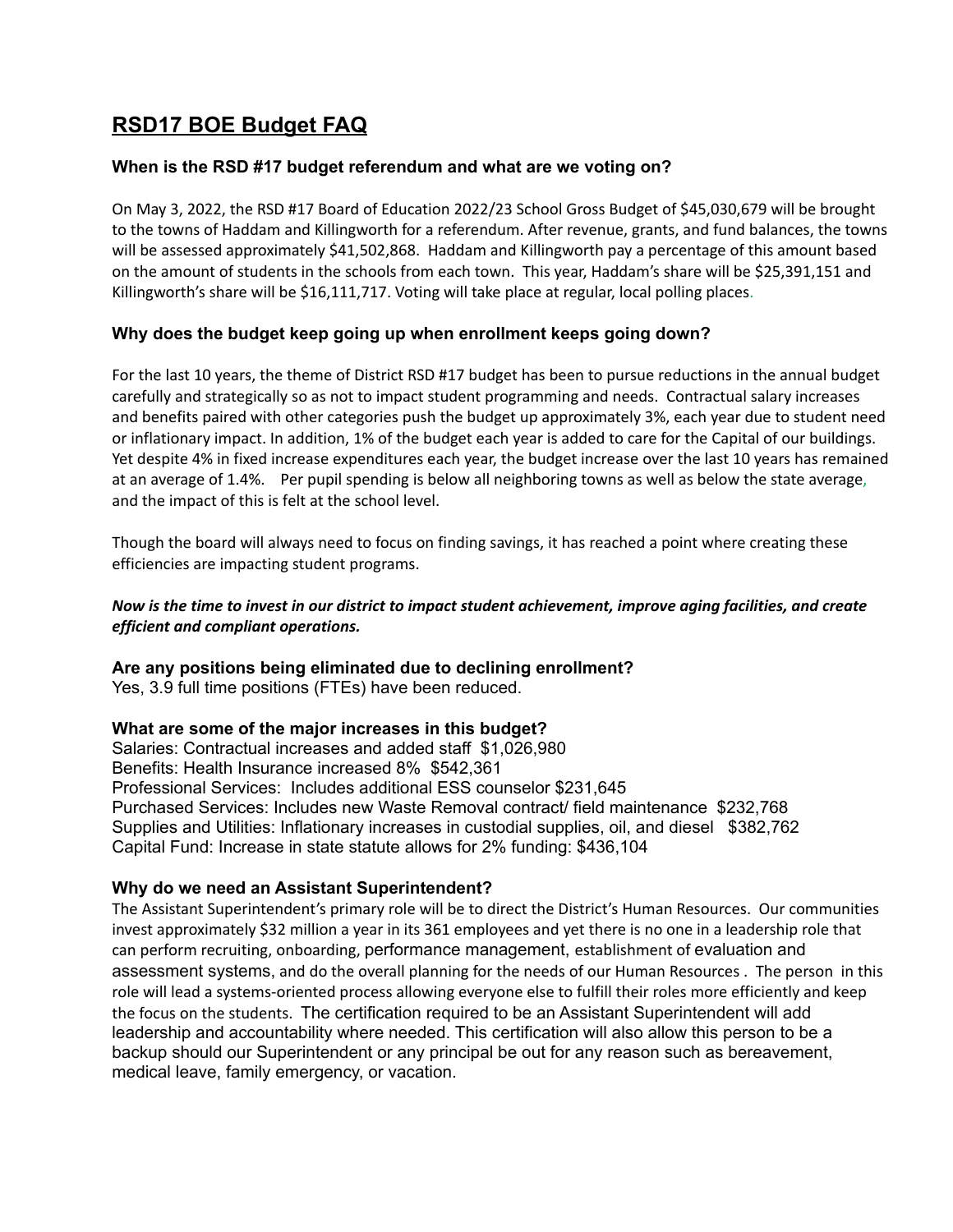In the surveys and interviews conducted for our Strategic Plan, as well as interviews by the Superintendent when he came on, the lack of HR and an Assistant Principal were emphasized by teachers, staff and leadership. The Assistant Superintendent will address these concerns while also building long term solutions to ensure that RSD #17 draws and retains the very best educators.

#### **Why do we need a HKMS Assistant Principal and will the position of Lead Teacher of Student Life be eliminated?**

When the Intermediate School (IS) was created, the Assistant Principal (AP) position at the Middle School (MS) was eliminated and the position of Lead Teacher (LT) was added. Our new Superintendent believes that while this was worth trying, the MS needs an AP with the required credentials and certifications to support and supervise teachers and help them improve instruction in the classroom. The AP will also work with students, parents, and teachers on student behavior and discipline issues, which is necessary to improve classroom instruction and school climate for all MS students. With the addition of the AP position, the LT position will be eliminated from the 2022/23 school year budget.

#### **What support are students receiving for Covid-related learning loss in this budget?**

From 2020-2021, The Federal Government supplemented RSD #17 with three Covid-related grants; ESSER I, ESSER II and ARP ESSER. All the ESSER I funds have been expended, mostly on software for distance learning. ESSER II and ARP ESSER, which were geared more towards COVID related learning loss, are both near the end of their balances. Last year, RSD17 hired 5.5 full time employees (FTE) to bridge the gap in math and literacy and to support their social-emotional well-being with the addition of a social worker. Though the money is running out, student needs are and will continue to need to be addressed. 4.5 of the previously grant funded positions will now be supported through the General Fund with the last grant funded FTE position eliminated; 1.0 Reading and 0.5 Math Interventionist at KES, 0.5 Math Interventionist at BES, and 0.5 Counselor, 0.5 Reading and 1.0 Math Interventionist at HKIS. In addition, a new Math Interventionist for HKMS will be added in this year's budget.

#### **Explain the other additions for elementary students in this budget.**

Beyond the interventionist roles at the elementary level, this budget will add one Effective School Solutions (ESS) counselor to run a dual-diagnosis program for our youngest students. In 2019, the District hired ESS to provide support for our high school students with identified special education needs and in some cases prevent expensive outplacements. Since engaging with ESS, several out-placed students have returned to attend HK schools, saving the District tuition and transportation costs and allowing it to expand the program into the Middle and Intermediate Schools. For the first time in several years, the Pupil Services budget will be decreasing.

In addition to the ESS counselor, a new Special Education Elementary Coordinator will be located at KES. This position will be **100% funded by the IDEA grant** which the District receives from the government every year. The Coordinator will further the work in our Preschool program and Developmental Learning Programs (DLP). Long-term goals include expanding the preschool to a full day program and preparing for NAEYC accreditation.

#### **Explain the Capital Fund; how much of it will be funded and how much is already there?**

In Connecticut, Regional School Districts own and maintain the school buildings, as opposed to municipal or local school districts which include building costs in their town budgets. This year, state statute has increased allowable allocations to the Capital Fund from 1% to 2% to cover planned maintenance. We have chosen to fully fund this line at 2%, in the amount of \$854,981.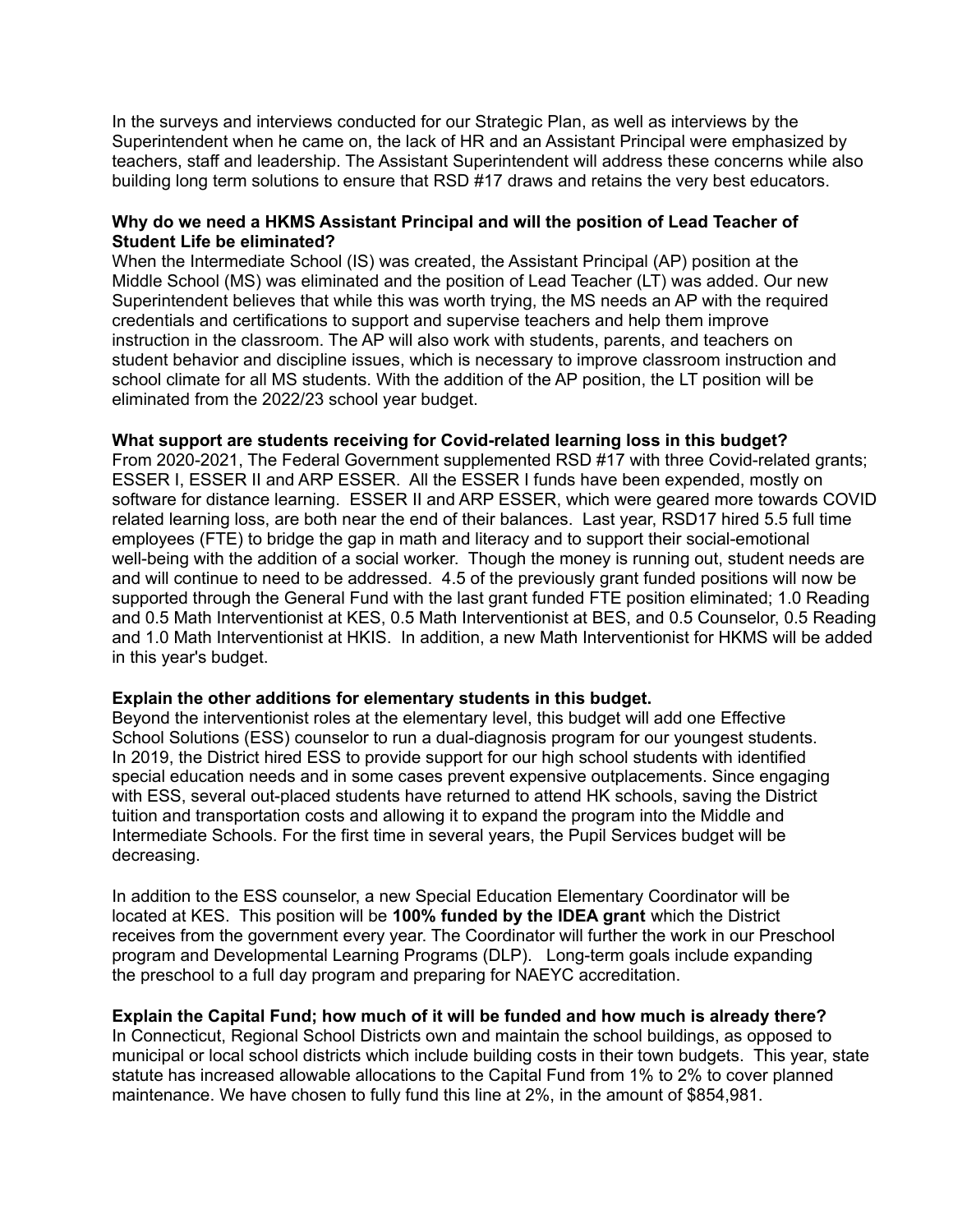The State offers school districts reimbursement for specific capital projects, such as the 2018 High School Energy Project and the 2020 Field House renovation. However, delays at the state level have left the District without expected reimbursements, diminishing the Capital Fund to \$751,592. This year's Capital Projects includes investments such as water filtration at KES and work on the HKHS Cafeteria, which are expected to cost approximately \$900,000.

#### **How much debt is left on the Bonds?**

The District has two outstanding bonds for a total debt of \$8,160,175. The balance of \$1,177,175 for building HKMS will be paid off in 2024, and the balance is \$6,983,000 for the HKHS Energy Project which will be paid off in 2030.

## **What will the Towns Audited Fund balance be?**

The Audited Fund Balance is any leftover funds the towns paid to run the schools, which the District did not use. Those funds are returned to the towns after the yearly audit has been completed, **by way of reduction from the District's Gross budget.** This year's audited fund balance that will be returned to the towns in this budget is \$606,491.

## **What is this \$1.7 million coming to the towns called "Self-Insurance Fund"?**

The Self-Insurance Reserve Fund, was created in or around 1988 as a mechanism for a third-party administrator to pay health insurance claims on behalf of the District's employees. As employee insurance claims came in, the third party administrator would pay those claims out of the fund. The balance in this account fluctuated from year-to-year, depending on the variations in claims. Some years, the fund balance would increase due to minimal claims while other years the balance would run low due to an excess in claims for expensive medical procedures. This fund remained active until 2018, when the District switched to the State Partnership Plan for health insurance. The Self-Insurance Reserve Fund intentionally remained dormant for the next three years, available to pay out any outstanding claims or penalties and in place to use again should the District decide to revert back to self-insurance. In March, the Board voted to discontinue the fund immediately and transfer the balance into the general fund. Having already been audited during its dormancy, the balance will be immediately applied to reduce the net expenses of the district for 2022-2023 fiscal year.

## **I understand the goals of adding Interventionists to help students at ES & MS, and the need to address student discipline and teacher support at the MS. Is anything being added at HKHS?**

Beyond the instructional support being put in K-8 levels there are several other investments being made. At the High School two textbooks are being replaced as they are over 10 years old and in need of updating; A World History textbook to support the new HS Social Studies Curriculum and an AP Biology textbook. Additionally, the social-emotional wellness advisory lessons, which were previously grant funded, have been kept and are included in this budget. PSATs will be added for the 9th grade to help improve student performance on the SAT to help jumpstart stamina and familiarity skills in taking the SAT.